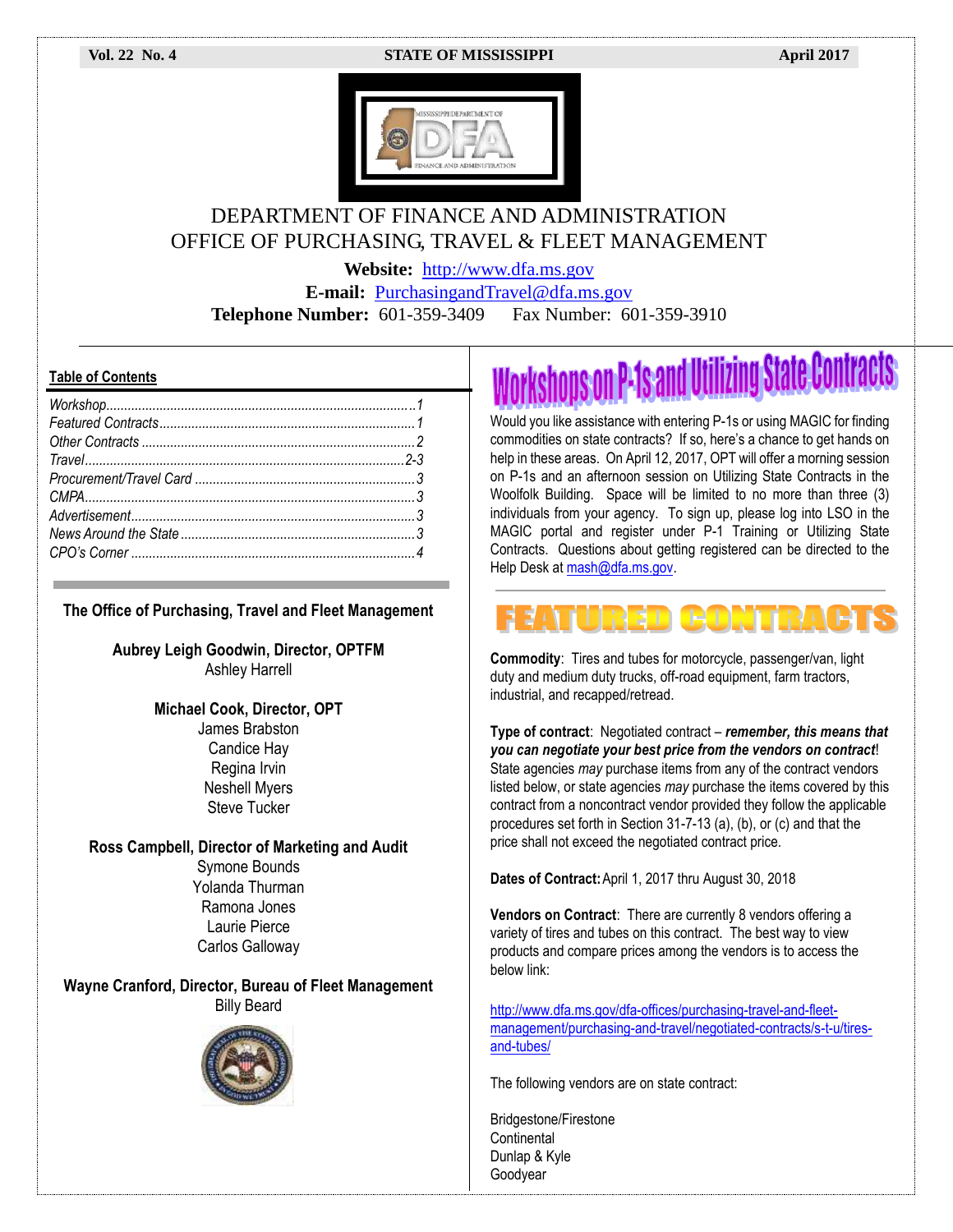#### **PURCHASING NOTES-APRIL 2017**

Michelin Southern Tire Mart Yokohama Hankook new vendor this year

**Contract Analyst**: Billy Beard[, billy.beard@dfa.ms.gov](mailto:billy.beard@dfa.ms.gov)

**Contract Spend**: During the last period, the contract spend was \$6,495,072.18.

**Commodity:** Grounds Maintenance Equipment which includes Mowers, Landscape Equipment, Tractors, Golf Carts and Utility Vehicles.

**Type of contract:** Negotiated contract. This negotiated contract consists of four (4) main categories with a variety of items. State agencies and governing authorities may buy from any of the vendors listed in the product category from this contract. They may choose to negotiate a price from any other vendor by following the purchasing procedures set forth in Section 31-7-13 (a), (b), or (c) and provided that the price shall not exceed the negotiated contract price. Not all of the contract vendors are the same in each category. So it is important to check the vendors first for the specified items. This contract was developed to give the State agencies and governing authorities the best source of selection for their need.

**Dates of Contract:** March 1, 2017 – February 28, 2018

**Vendors on Contract:** There are currently twenty-six (26) vendors who offer a variety of products mentioned above. To view a listing of all the contracts and the products being offered visit the following website:

**[http://www.dfa.ms.gov/dfa-offices/purchasing-travel-and-fleet](http://www.dfa.ms.gov/dfa-offices/purchasing-travel-and-fleet-management/purchasing-and-travel/negotiated-contracts/g-h-i/grounds-maintenance-equipment-tractors-landscape-maintenance-golf-maintenance-and-golf-carts-and-utility-transport-vehicles/)[management/purchasing-and-travel/negotiated-contracts/g-h](http://www.dfa.ms.gov/dfa-offices/purchasing-travel-and-fleet-management/purchasing-and-travel/negotiated-contracts/g-h-i/grounds-maintenance-equipment-tractors-landscape-maintenance-golf-maintenance-and-golf-carts-and-utility-transport-vehicles/)[i/grounds-maintenance-equipment-tractors-landscape](http://www.dfa.ms.gov/dfa-offices/purchasing-travel-and-fleet-management/purchasing-and-travel/negotiated-contracts/g-h-i/grounds-maintenance-equipment-tractors-landscape-maintenance-golf-maintenance-and-golf-carts-and-utility-transport-vehicles/)[maintenance-golf-maintenance-and-golf-carts-and-utility-transport](http://www.dfa.ms.gov/dfa-offices/purchasing-travel-and-fleet-management/purchasing-and-travel/negotiated-contracts/g-h-i/grounds-maintenance-equipment-tractors-landscape-maintenance-golf-maintenance-and-golf-carts-and-utility-transport-vehicles/)[vehicles/](http://www.dfa.ms.gov/dfa-offices/purchasing-travel-and-fleet-management/purchasing-and-travel/negotiated-contracts/g-h-i/grounds-maintenance-equipment-tractors-landscape-maintenance-golf-maintenance-and-golf-carts-and-utility-transport-vehicles/)**

**Contract Analyst:** Steve Tucker, **[Stephen.Tucker@dfa.ms.gov](mailto:Stephen.Tucker@dfa.ms.gov)**



#### **Cooperative Contracts**

The Office of Purchasing and Travel has established an agreement with NASPO Valuepoint, through the vendor Mohawk Resources, for **vehicle lifts**. This contract will be for one year and will expire March 31, 2018.

These cooperative contracts can be viewed on our website at the following link:

[http://www.dfa.ms.gov/dfa-offices/purchasing-travel-and-fleet](http://www.dfa.ms.gov/dfa-offices/purchasing-travel-and-fleet-management/purchasing-and-travel/cooperative-contracts/)[management/purchasing-and-travel/cooperative-contracts/](http://www.dfa.ms.gov/dfa-offices/purchasing-travel-and-fleet-management/purchasing-and-travel/cooperative-contracts/)



#### **How to Book a Flight**

Employees may make reservations for all travel arrangements using a state contract travel agency or by booking flights over the Internet.

#### **Method 1**

State agencies, city and county officers and employees may utilize the State of Mississippi Travel Agency Services contract administered by the Office of Purchasing, Travel and Fleet Management. When booking a flight through a state contract travel agency, simply select the travel agency, call the contact person, and book your flight. Be sure to check with your Program Coordinator to see if they use a particular travel agency for all bookings or to verify that you are authorized to book your own flight and use the agency's ghost card as a method of payment.

A receipt (passenger receipt) and itinerary must accompany the request for reimbursement. There are transaction fees for booking air travel, as well as separate transaction fees that may accompany this method of booking transportation, including but not limited to vehicle rental, lodging, etc.

There are no quotes required when using a state travel agency. They should find the lowest fare for you.

#### **Method 2**

Another option is booking airfare on your own. This is a simple process. With online booking tools, such as Travelocity, Orbitz, Priceline, etc., and the airlines themselves, with a few strokes on the keyboard you can search for and book the right flight for you. Air travel is an authorized expense for the travel card and you can check with your Program Coordinator regarding use of the ghost account, a department card or your travel card. You may also choose to book with your personal card and receive reimbursement when authorized by your agency.

For all flights which are not booked through one of the contract travel agencies, the employee must obtain and the agency must maintain in its files a cost comparison showing a **minimum** of two (2) fares. This cost

comparison must show the fare and any issuance cost and must demonstrate a cost savings, and must also be submitted along with the employee's Travel Voucher. **Neither of these quotes should be through a travel agency if they will not be used.**

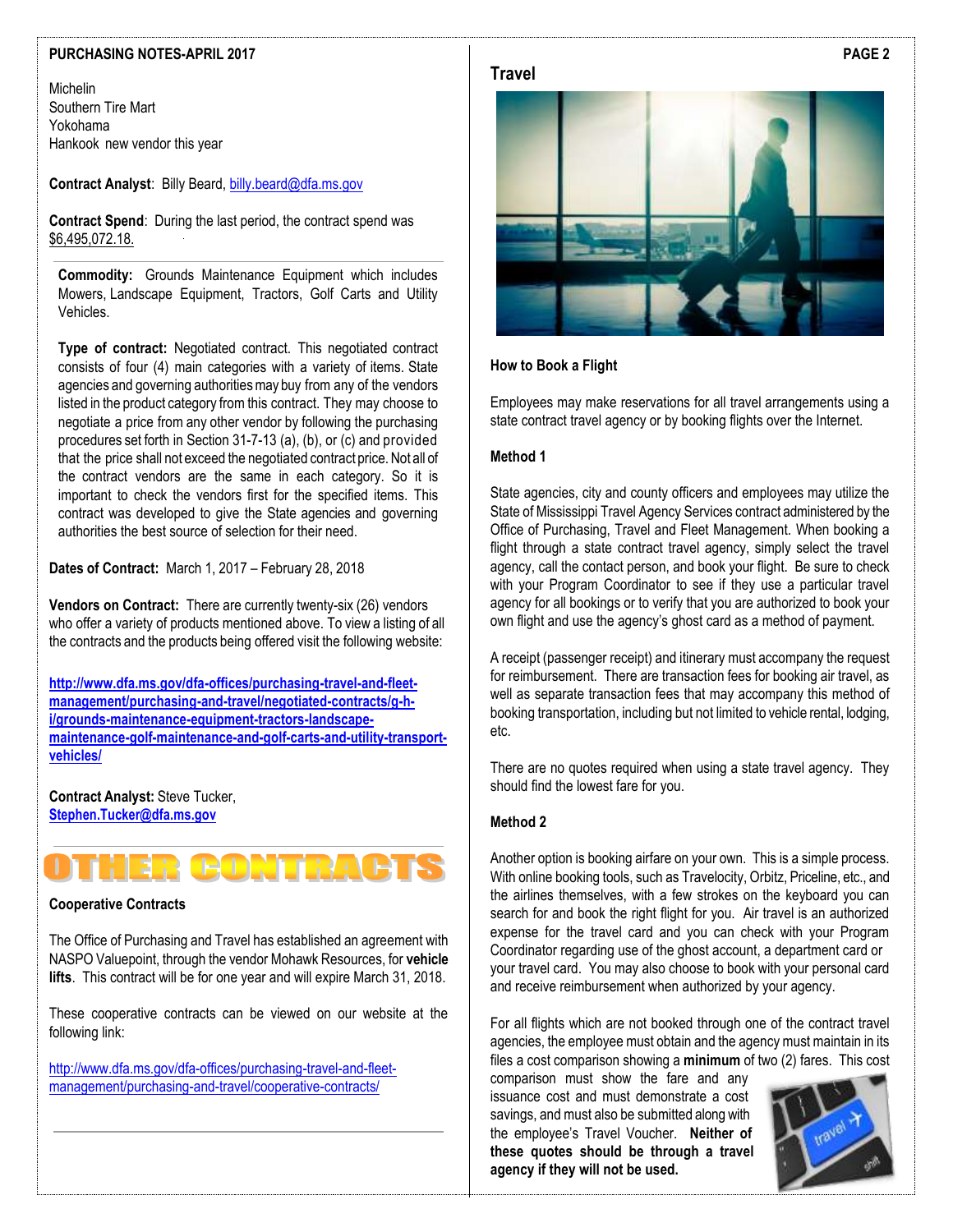## **PURCHASING NOTES-APRIL 2017**

If the employee must book a flight at a price in excess of the lowest rate on the cost comparison, the agency must, prior to booking the flight, submit an eWaiver Request found on the OPTFM website at <http://www.dfa.ms.gov/media/1533/ewaiver.pdf> to the Office of Purchasing, Travel and Fleet Management and include the amount of cost and the justification of using that fare on the eWaiver.

Preferred seating, business, or first-class service **may** be authorized if at least one of the flight segments exceeds 6 hours. A flight segment is defined as time in the air between stopovers, changing aircraft, or change of airline. Preferred seating, business or first-class travel is not reimbursable unless approved in advance. An eWaiver signed by the Agency Head or designee must be submitted and approved by OPTFM **prior** to the trip.

Whether you choose to book through a travel agency or book your own flight, the procedures in place should demonstrate cost savings.

For more information regarding air travel click here: <http://www.dfa.ms.gov/media/4787/travel-manual-1216.pdf>

#### **Rebate Checks**

As a benefit of utilizing a procurement and/or a travel card as a part of the State Procurement Card Program, each entity is eligible to receive a rebate based off the entity's spend for that current fiscal year. Rebates have been calculated and all payments were scheduled to be processed on March 28<sup>th</sup>. This means that all entities receiving a rebate should have received a check from UMB within the next two weeks. Please feel free to contact Symone Bounds or Laurie Pierce if you have any questions about your rebate check or any other procurement and/or travel card related issues at 601-359-3409.



**Due to the recent changes in the 2017 Legislative session, OPTFM must cancel all CMPA classes for the rest of the year. We apologize for any inconvenience this may cause, and we will resume the courses as soon as possible.** 

## **PROOF OF ADVERTISEMENT**

Proof of Advertisement is required for advertised bids as well as sole source procurements. A copy of the actual newspaper clippings of the advertisement is required plus an affidavit of publication from the newspaper. It is the State Agencies' responsibility to provide the copy of the newspaper clippings of the advertisement along with the affidavit of publication from the newspaper. Without both of these items submitted to OPTFM, we cannot verify that the publication occurred in accordance with state law...



# mississippi development authority



**Want To Find More Minority Contractors? [www.mmbr.org](http://www.mmbr.org/)**

#### **Our Online Registry Gets You Connected**

Mississippi Development Authority's minority and woman-owned business online registry can put you in touch with minority contractors. You can search by geographical location, type of service and products provided or by our easy-to-use alphabetical listing.

#### **What are the benefits of utilizing a minority contractor?**

#### **Gain a Competitive Advantage**

Minority-Owned companies are in a better position to provide personalized customer service and flexible and innovative solutions to challenges which gives your organization a competitive advantage.

## **Efficient Utilization of Resources**

Increased competition creates cost saving opportunities for consumers. Minority-Owned companies often have low overhead and respond efficiently to the needs of procurement professionals.

#### **Greater Representation and Community Development**

Contracting with minority-owned companies has a direct economic impact on entire communities where minority-owned companies have incorporated their businesses.

## **Start searching online now Visi[t www.mmbr.org](http://www.mmbr.org/)**

For information contact Latonia Shirley at Mississippi Development Authority at 601.359.6678 or e-mail: [lshirley@mississippi.org](mailto:lshirley@mississippi.org)